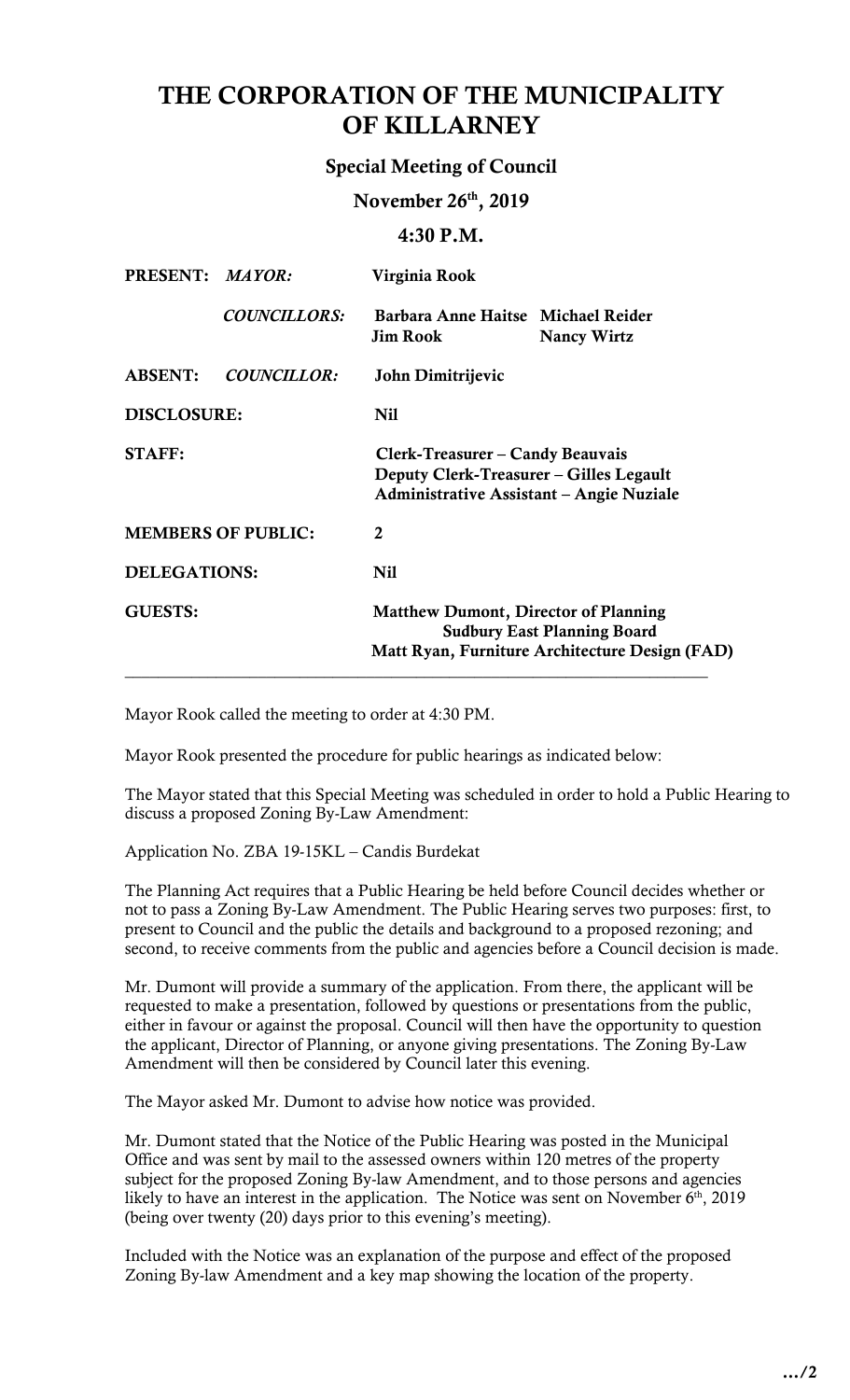The Mayor then declared this portion of the meeting to be a Public Hearing to deal with summarize the purpose and effect of the proposed Zoning By-law Amendment and provide any additional information and correspondence relevant to the application. Application No. ZBA 19-15KL (Candis Burdekat) and requested Mr. Dumont to

 The subject property consists of one lot (12 Channel Street) with a frontage of approximately 50 feet and a depth of approximately 165 feet. The property located at 12 home. The applicant proposes to covert the one story frame dwelling into a two storey Channel Street contains a one storey frame dwelling with a covered porch and a detached shed. The property located at 12 Channel Street is currently occupied as a single family frame dwelling to permit a four residential units (Fourplex).

With respect to the Official Plan, Section 2.2.5.8, medium density residential uses will be apartments, and similar medium profile residential buildings, subject to the following permitted including triplex dwellings, fourplex dwellings, row or block townhouse dwellings, converted dwellings containing more than two dwelling units, walk-up criteria:

 a) the density, height and character of the development will be compatible with adjacent uses;

 b) the height and massing of the buildings at the edge of the medium density residential development will have regard to the height and massing of the buildings in any adjacent low density residential area and may be subject to additional setbacks, or landscaping to provide an appropriate transition;

 c) the development will have direct access to and frontage on a local road maintained year-round;

 d) the watermains and sanitary sewers will be capable of accommodating the development, or the proponent will commit to extending services at no cost to the municipality, save and except where private water and sewage systems are proposed;

e) the development is adequately serviced by parks and school facilities;

 f) the development will be designed and landscaped, and buffering will be provided to ensure that the visual impact of the development on adjacent uses is minimized;

 g) all required parking will be provided on the site in accordance with the policies of Section 3.3.2.33 of this Plan, and unless otherwise stated herein, cash-in-lieu of parking will not be accepted by the municipality except where appropriate and alternative arrangements have been agreed upon by all parties;

 h) in developments incorporating walk-up apartments, block townhouse dwellings and similar medium profile residential buildings, on-site recreational facilities or amenities such as private open space or playground equipment may be required – not applicable;

 i) except for a triplex dwelling, fourplex dwelling or other similar small scale developments, a report on the adequacy of the road network to accommodate the expected traffic flows, and the adequacy of water and sewer services may be required to be prepared by the proponent and approved by the municipality; and

 j) triplexes, fourplex, freehold street townhouses or other similar small scale developments, may be subject to site plan control, in accordance with the policies of Section 4.7 of this Plan – **Applicable.** 

The above noted policies with regard to section 2.2.5.8 conform to the proposed fourplex for the following reasons; the density, height and characters of the development will be maintained based on the 3D renderings and cross sections received by Fad Architects. The proposal has direct access from Channel Street which is a local road that is maintained year-round. Watermains and sanitary sewers are capable of accommodating the development. The proponent will enter into site plan control in order to ensure that the visual impact of the development on adjacent uses is minimized and a minor variance application will be required to address the regulations set out in the zoning bylaw 2014- 29. As part of Site plan control, parking will be provided in accordance with policies of Section 3.3.2.33.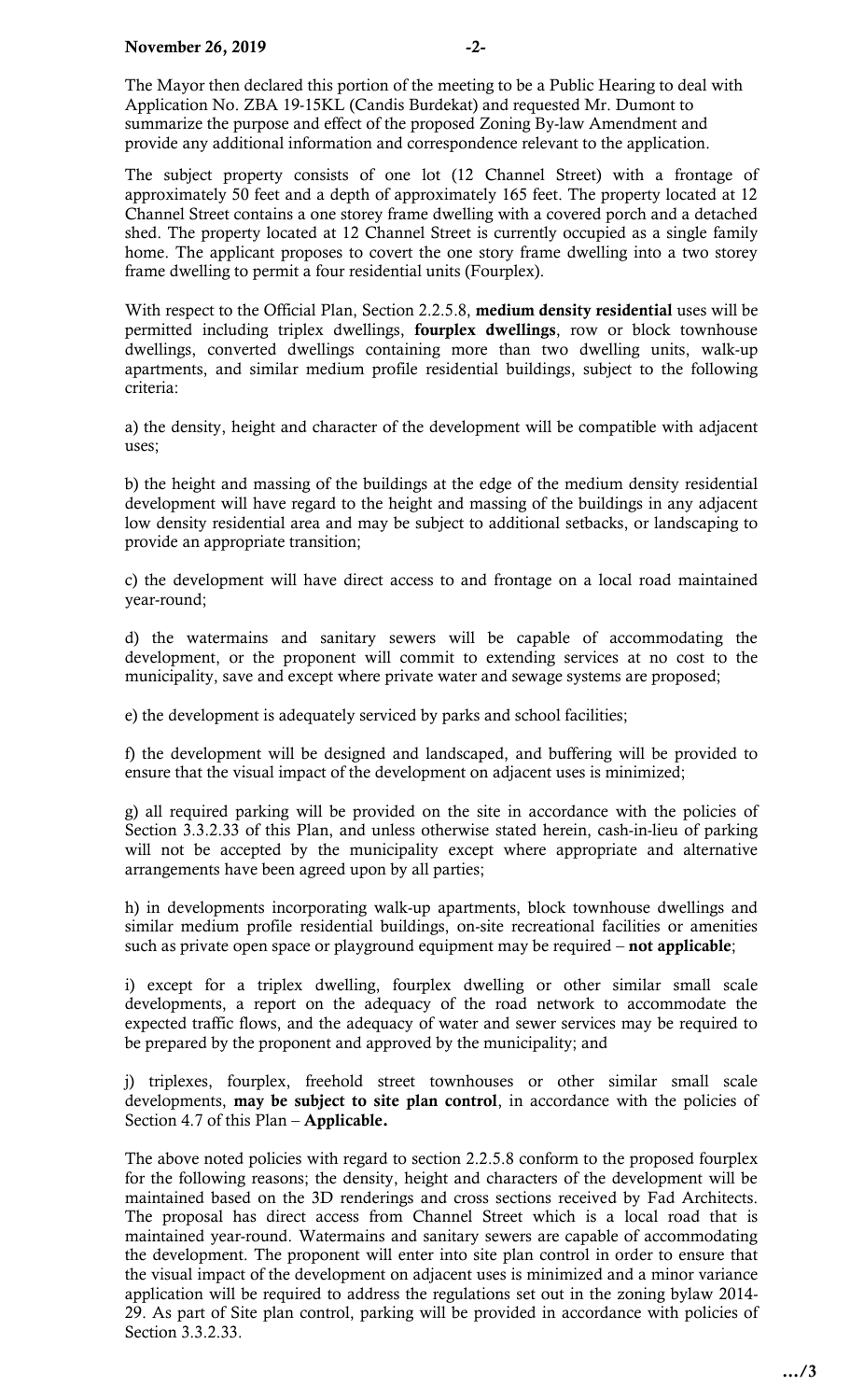Agency Comments:

 this structure has four self-contained units it will be assessed as four water/sewer units. The Clerk-Treasurer for the Municipality of Killarney advised the Planning Board that if

Chief Building Official: no comment or objection.

Public Works Superintendent: no comment or objection.

Fire Department: no comment or objection.

No other Comments were received as of the date this report was written.

 comply with the Official Plan for the Sudbury East Planning Area, therefore it is recommend that application be supported from planning perspective. The application for ZBA is consistent with the 2014 Provincial Policy Statement and does

The Mayor invited any presentations from the applicant that he/she may want to make.

 The architect, Matt Ryan (agent for the architect), was present and showed Council the drawings of the existing structure and the new proposed structure. The applicants want to preserve the character of the existing building except it will be two stories instead of a one and half storey building. There will be 4 one-bedroom units approximately 900 sq feet each.

 The Mayor asked if there were any questions from members of the Public and if so, stand give your name and full mailing address to the Clerk and follow with your comments.

 A member of public asked about parking and snow removal for the fourplex. The architect mentioned there would be room in behind the building for both.

Mayor asked if Council had any questions or comments.

 It was asked if the existing garage on the property would remain. The Director of Planning indicated a new garage was currently being constructed and relocated so it would not have to be included in the minor variance application.

 It was also asked if the existing structure was being completely demolished or only part of it. The architect stated it would be completely replaced.

Will these be luxury apartments and will they be affordable?

 The architect mentioned this hasn't been decided as yet by the owners. It would depend on construction costs, taxes, utilities etc. There hasn't been any amounts decided on as yet as far as he knows. The units are one bedroom apartments and of basic design.

There were no further comments or questions, the Mayor declared the Public Hearing to be concluded and the amendment would be considered by Council later in the evening.

 The Mayor also advised that there is a 20 day appeal period during which time any person or Section 34(18) of the Planning Act is completed, appeal to the Local Planning Appeals Tribunal by and the reasons in support of the objection, accompanied by the fee prescribed under the Local Planning Appeals Tribunal. During this appeal period, no building permit may be issued or other public body may, not later than 20 days after the day that the giving of written notice as required by filing with the Clerk of the Municipality a notice of appeal setting out the objection to the by-law work commenced.